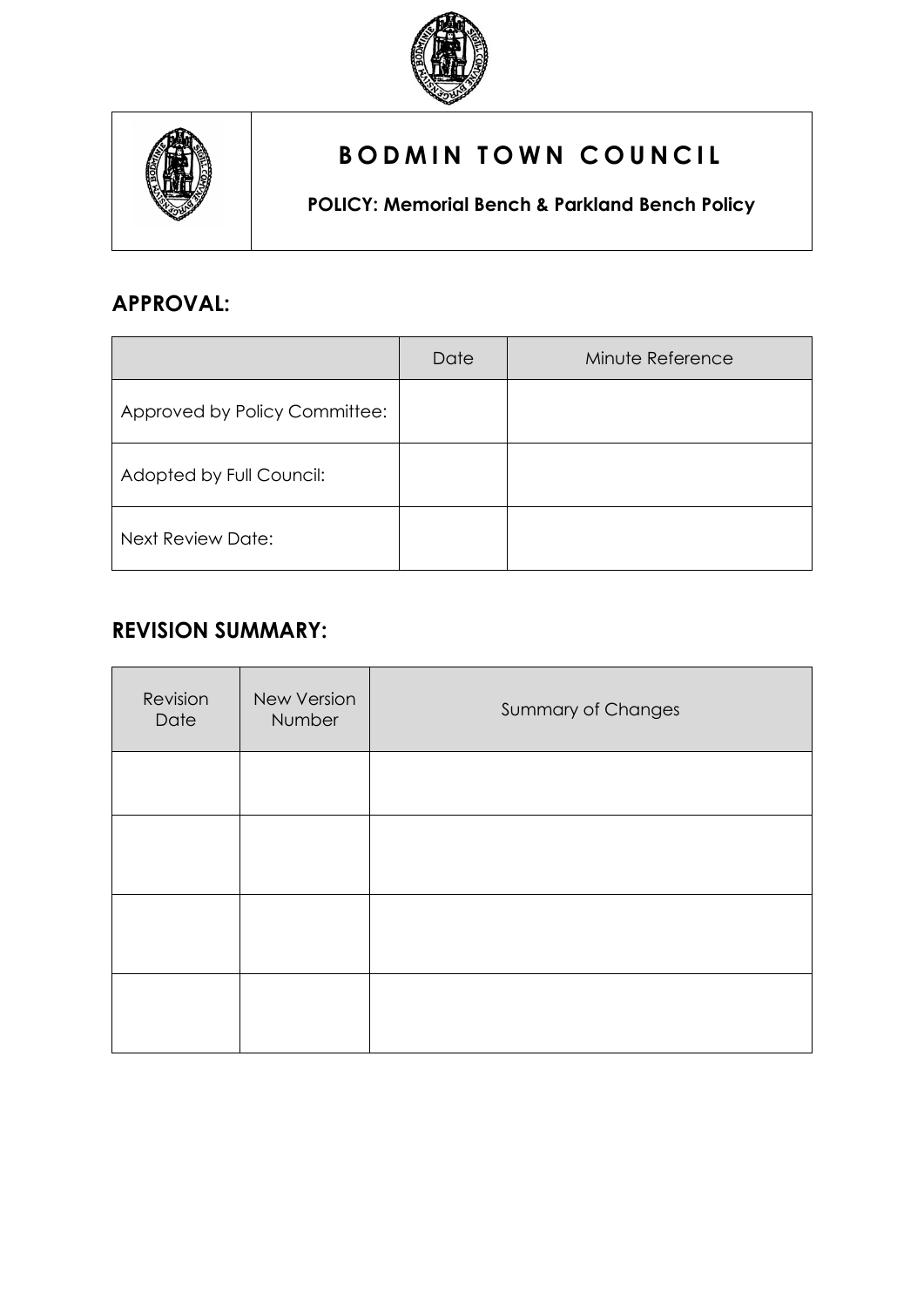

### **1. INTRODUCTION**

Bodmin Town Council aims to ensure a clear, structured, and sympathetic approach to the management of memorialisation to parishioners on land that it owns. This also needs to account for the sometimes-contrasting needs of a variety of users. This policy also seeks to ensure that memorial benches are installed which are instigated by the next of kin or executor and that benches have a common appearance, style and size which are appropriate for that location. This policy will establish responsibility for maintenance, repair, and replacement.

Bodmin Town Council will only offer memorial benches across the three council cemeteries

- The Old Cemetery
- New cemetery
- Beacon View cemetery (Subject to development)

BTC will consider applications for benches on other areas of Town Council land but only under exceptional circumstances, this will be decided by full council. Location of park benches in other areas not specified by the policy will be reviewed on a caseby-case basis by council, as exceptional circumstances.

Any applications or queries on memorialisation should be made to the Town Clerk at [Peter.martin@bodmin.gov.uk](mailto:Peter.martin@bodmin.gov.uk)

### **2. APPLICATION PROCESS FOR MEMORIAL BENCHES**

In the first instance, the applicant should read this policy and then contact the clerk for an application form.

The clerk will present the application to a meeting of Full Council at the next council meeting for consideration of approval. Bodmin Town Council councillors may have further questions of the applicant before approval can be given; best attempts will be made not to prolong the decision-making process.

#### **3. CONDITIONS FOR MEMORIAL BENCHES**

- Bodmin Town Council will maintain the bench in line with the manufacture's recommendations and maintains the right to remove it if deemed necessary without replacement.
- Applicant should ensure that Bodmin Town Council is always in possession of current contact details
- The rights to the placement of the bench remain those of the applicant and cannot be passed to others unless specifically agreed by Bodmin Town Council and the applicant
- Person being memorialised must have been a resident of Bodmin exceptions on a case-by-case basis
- Applicant is required to pay for bench, plaque, and all installation costs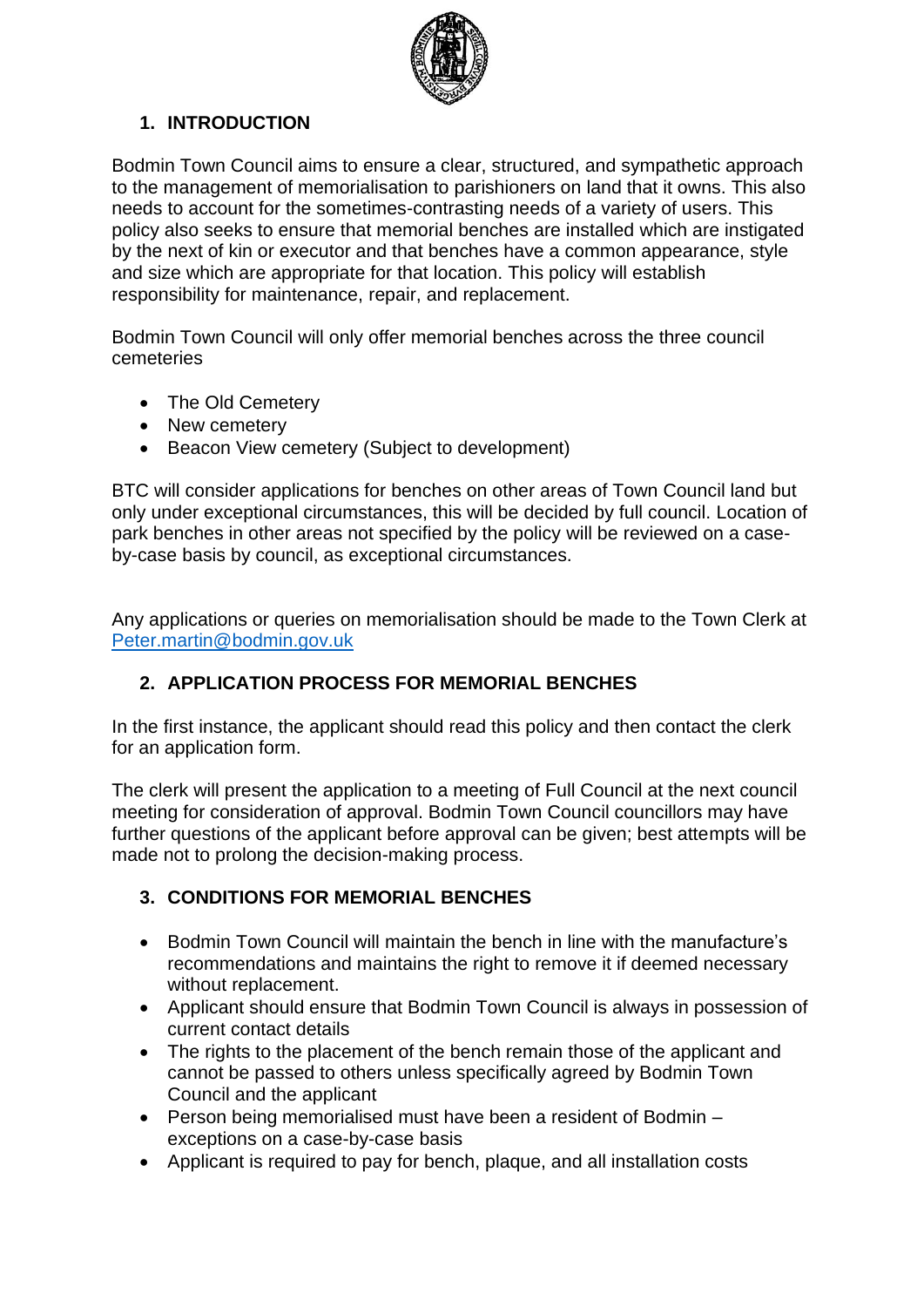

- Method of installation to be agreed by Bodmin Town Council, e.g., concrete foundation
- Contractor installing the bench must be approved by Bodmin Town Council, before any work can be carried out the contractor must provide insurance details and risk assessments.
- Bench style/colour to be approved by Bodmin Town Council; must be inkeeping with the area (see Specification)
- Bench plaques to be maximum size: 175mm x 75mm in the centre, upper most bench slat
- Plaque inscription to be approved by Bodmin Council; Bodmin Town Council reserves the right to refuse applications on this basis
- Bodmin Town Council will not grant applications for memorial benches to pets
- Bodmin Town Council will limit the number of benches in some areas: final decision by council
- Location/position to be chosen to maximise the benefit and development of the town
- No additional mementoes e.g. vases, statues, flowers, wreaths, balloons or other ornamentation etc., shall be permitted on or around the bench. These shall be removed without reference to the original applicant.
- Applicants can choose a bench from specification attached.

### **4. ONGOING MAINTENANCE OF MEMORIAL BENCHES**

- 4.1Bodmin Town Council will contact the applicant if the bench is damaged or beyond repair
- 4.2Damage to bench must be resolved by the applicant with no cost attributed to Bodmin Town Council
- 4.3Bodmin Town Council reserves the right to remove a bench if:
	- In the view of Town Clerk, Estates Manager, or council, it is deemed to be beyond economical repair (s)
	- If the bench is deemed to be dangerous or a risk to the public, we will carry out action such as remove or dispose and recover all associated costs and then look to recover the costs – this could result in the bench being removed immediately and not necessarily stored or kept by the council.
- 4.4Bodmin Town Council accepts no replacement liability for the bench or plaque at the end of its life and will dispose of any such bench
- 4.5If a damaged bench is removed, Bodmin Town Council will offer the applicant the option to place a new bench; if the applicant cannot be contacted using the provided contact details, after a period of 3 months Bodmin Council reserves the right to offer the bench place to another applicant.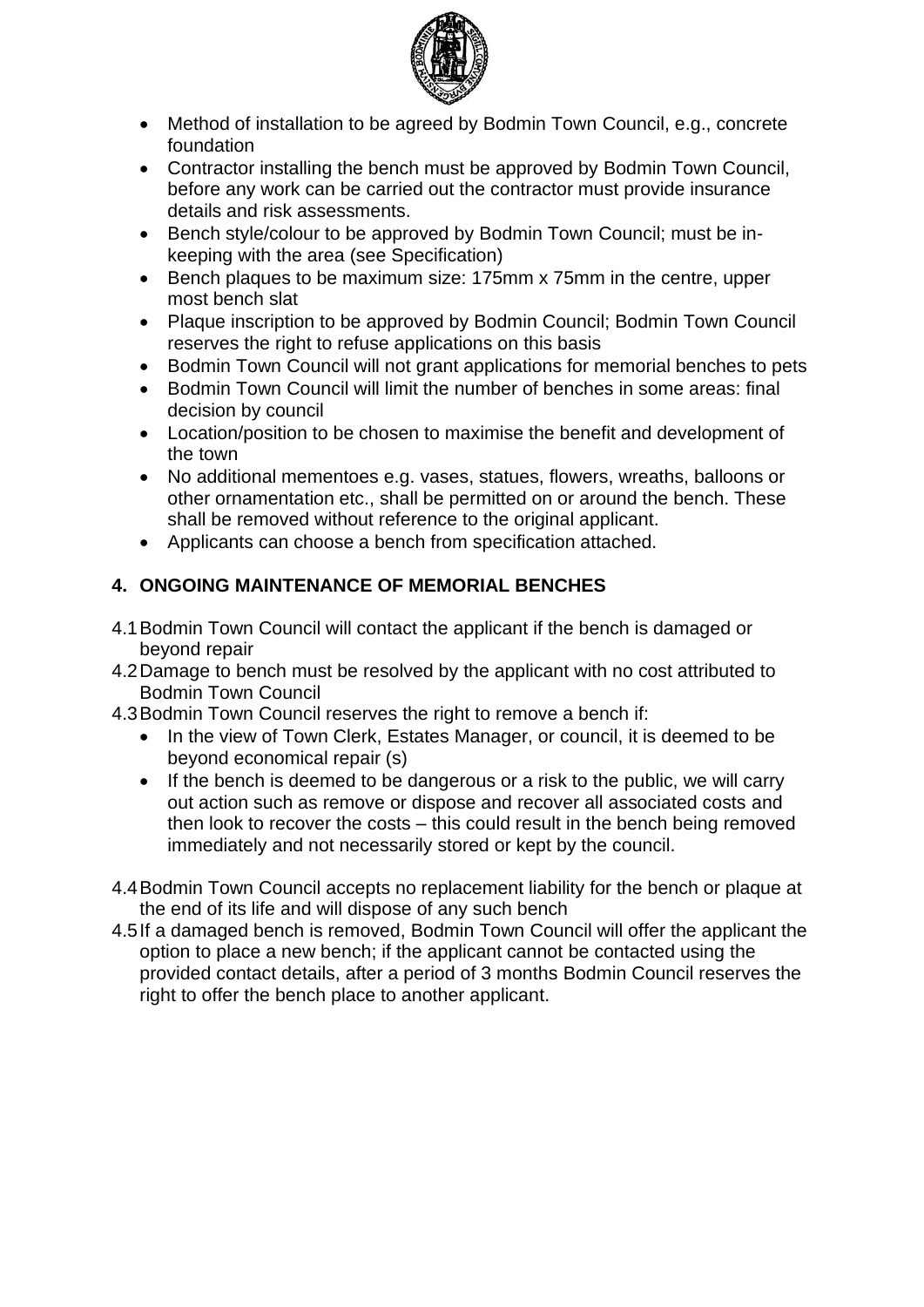

#### **5. TREE AND SHRUB MEMORIALS**

- 5.1Bodmin Town Council regrets that no tree or shrub memorials are permitted.
- 5.2Unauthorised placement of trees or shrubs on Bodmin Town Council land may result in them being removed without prejudice or liability of any kind.

#### **6. OTHER TYPES OF MEMORIAL**

6.1Bodmin Town Council regrets, but no other type of memorial other than those listed above will be considered for installation on Bodmin Town Council land.

## **PARKLAND BENCHES**

The Purpose of this policy is to establish a process and specification for the provision of parkland benches.

Existing benches throughout the Town Councils estate Will be replaced if the Estates manager deems the replacement to be a viable option.

If council wish to place extra benches on Town Council land, they should formally write to the Town Clerk this, can they be passed on to the relevant officer and report can be produced for the relevant Committee or Full Council to consider.

### **SUPPLIERS**

Bodmin Town Council use two different suppliers for their street furniture

- Broxap
- Wybone

All prices noted below are subject to change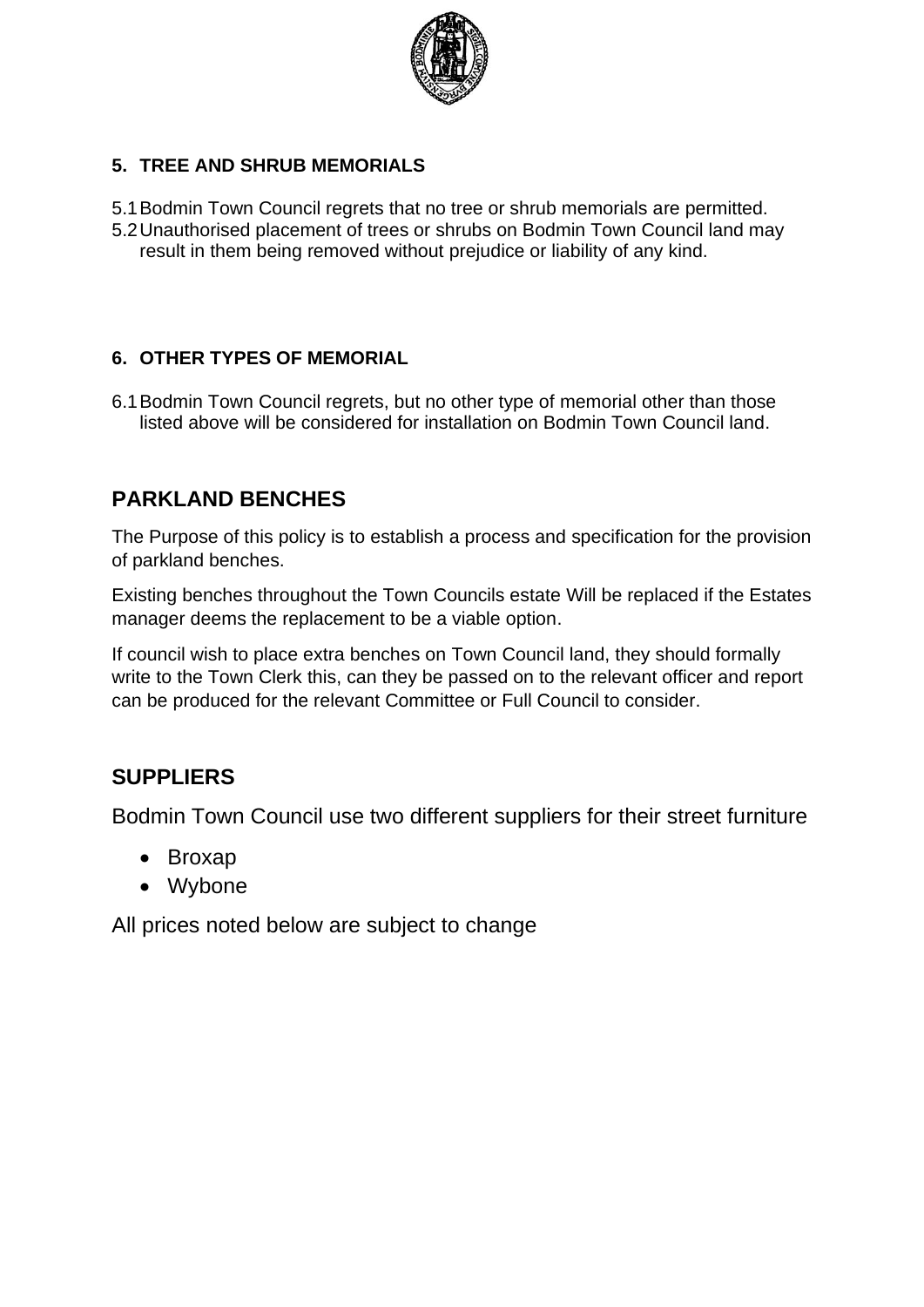

## **PRIORY PARK / MEMORIAL BENCH SPECIFICATION**

To keep with be in keeping with the Victorian Heritage of Priory Park traditional style Park Benches are preferred. The two benches listed below are also the specification for memorial benches.

#### **Riverside Bench supplied by Broxap**

Cast iron armless seat with thirteen hardwood Iroko slats planed and sanded finish as standard. Length: 1800mm Width: 733mm Height: 875mm supplied with ground bolts.



#### **Lakeside Bench Supplied by Broxap**

Cast iron framed seat Eleven hardwood slats as standard 1800mm long x 605mm wide x 840mm high including ground anchor bolts.



**PARKS AND OPEN SPACES BENCH SPECIFICATION**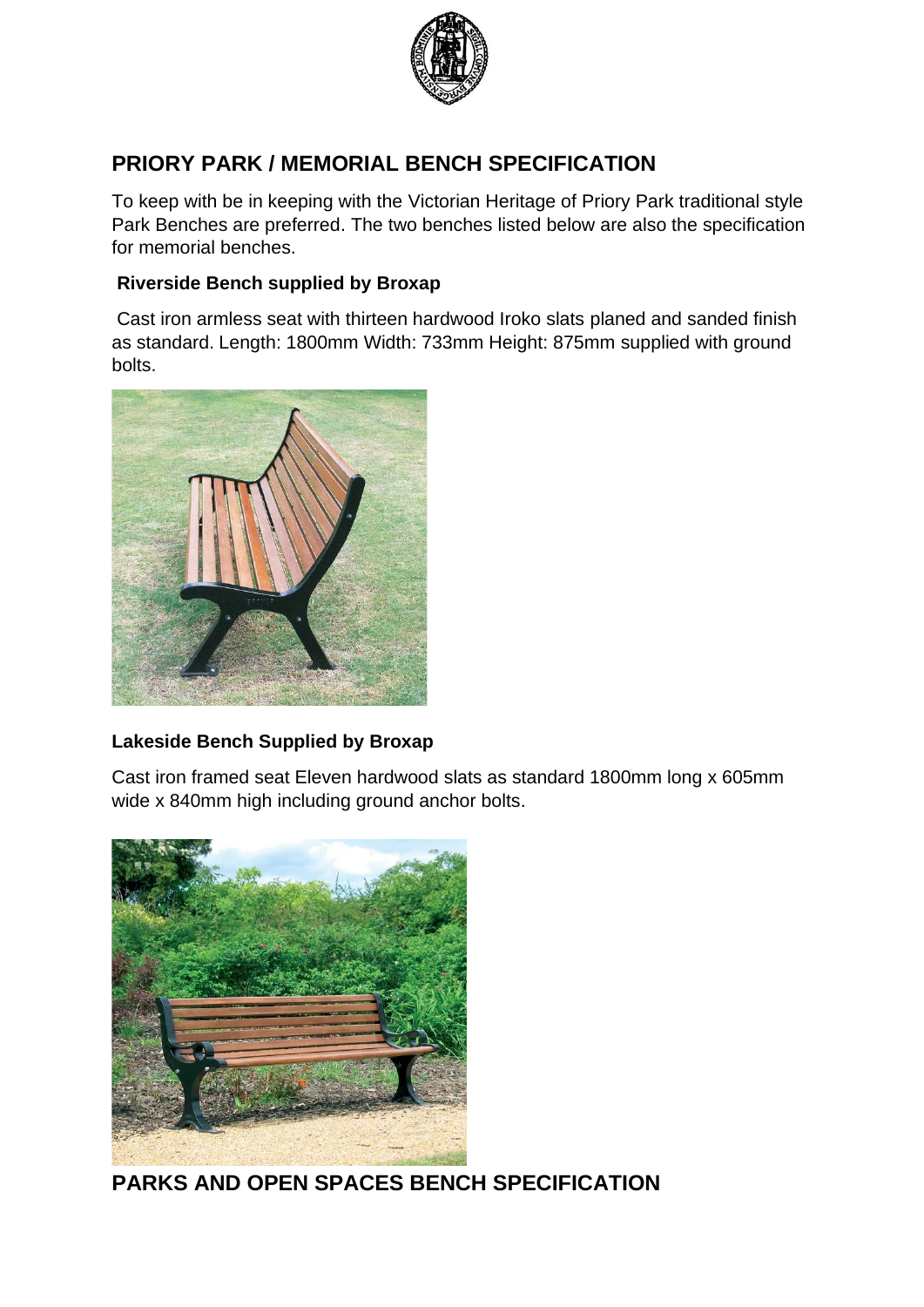

The above benches can be used across the rest of the BTC estate. However, some other options are.

#### **Roslin Steel Framed Timber Seat**

Length 1800mm Width 610mm Height 860mm including fixing bolts



## **Lakeside 'Anti Vandal' Seat**

Robust Cast iron framed seat featuring mild steel slats